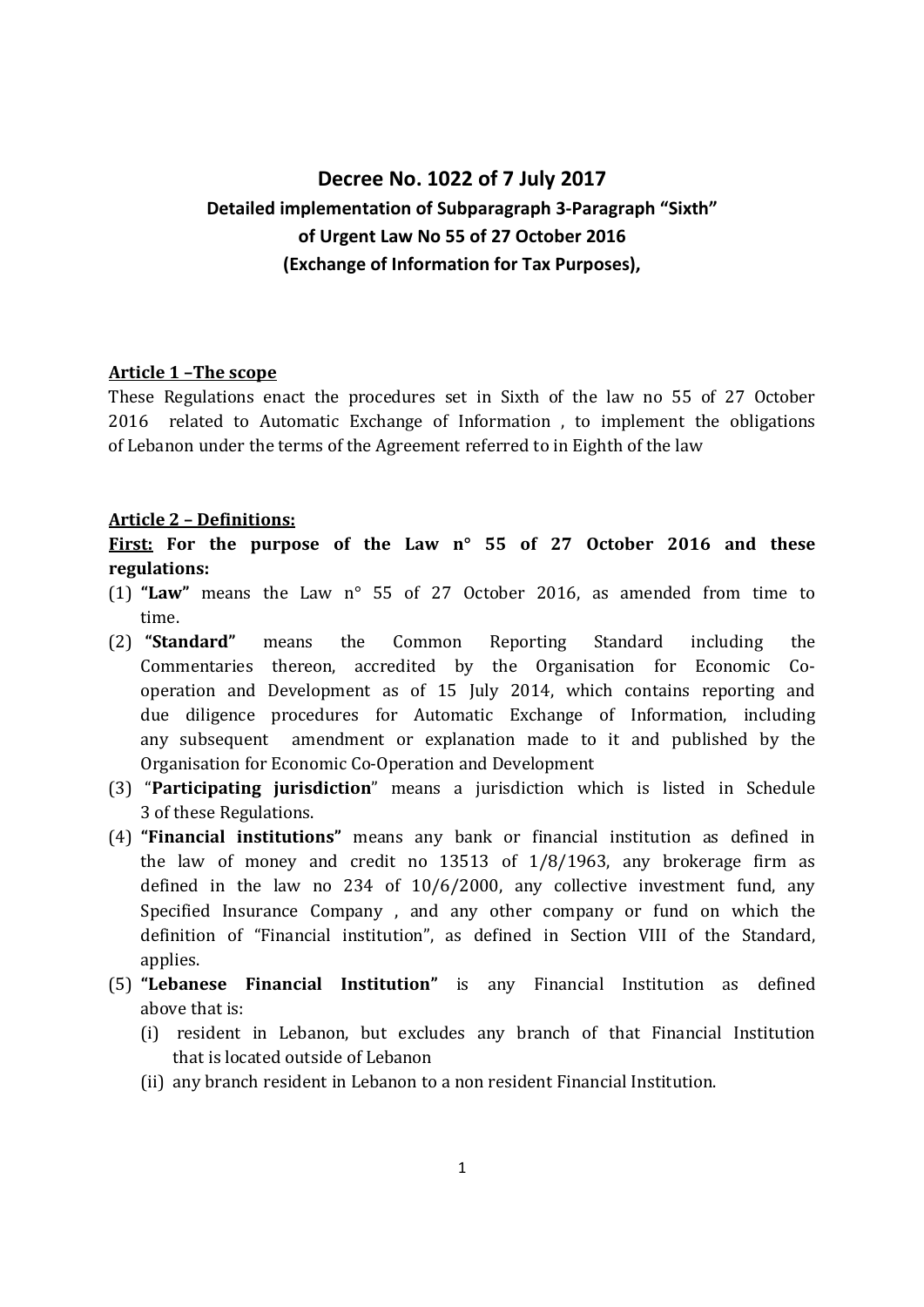- (6) "**non-reporting financial institution**" means :
	- (a) a financial institution as defined Section VIII of the Standard (subparagraphs  $B(1)(a)$ ,  $(b)$ ,  $(d)$  and  $(e)$ ); or
	- (b) an entity listed in Schedule 2 of these Regulations.
- (7) **Reporting Financial Institution**" means any Lebanese Financial Institution that is not a non-reporting financial institution as defined above
- (8) **"Financial account"** means any account as defined in Section VIII of the Standard.
- (9) "**pre-existing account**" means a financial account maintained by a reporting financial institution as of 30 June 2017
- (10) "**new account**" means a financial account maintained by a reporting financial institution opened on or after 1 July 2017
- (11) "**high value account**" means a pre-existing individual account with an aggregate balance or value that exceeds US\$ 1,000,000 as of 30 June 2017, 31 December 2017 or 31 December of any subsequent year.
- (12) "**lower value account**" means a pre-existing individual account with an aggregate balance or value that does not exceed US\$ 1,000,000 as of 30 June 2017.
- (13) "**excluded account**" means:
- (a) an account as defined in Section VIII of the Standard (subparagraphs  $C(17)(a)$  to  $(f)$ ; or
- (b) an account listed as an excluded account in Schedule 1 of these Regulations.
- (14) **"Controlling person"** means any individual as defined in Section VIII of the Standard.
- (15) **"Competent Authority"** means the Minister of Finance or the Minister's authorized representative;
- (16) **"The supervising authorities**" means the authorities responsible of control and supervision over the reporting financing institutions as follows:
	- i. The Central Bank of Lebanon for reporting financial institutions subject to its supervision
	- ii. The insurance control commission for reporting financial institutions subject to its supervision
	- iii. Revenue directorate for other reporting financial institutions that are not identified in (i) and (ii) above and subject to the definition of financial institutions by these regulations
- (17) **"Information return"** means a report, setting out the information specified in the decisions issued by the minister of finance and the Central Bank each according to its competence as set in subparagraph 2 of Sixth of the law
- (18) "**US\$**" means United States Dollars, the official currency of the United States of America.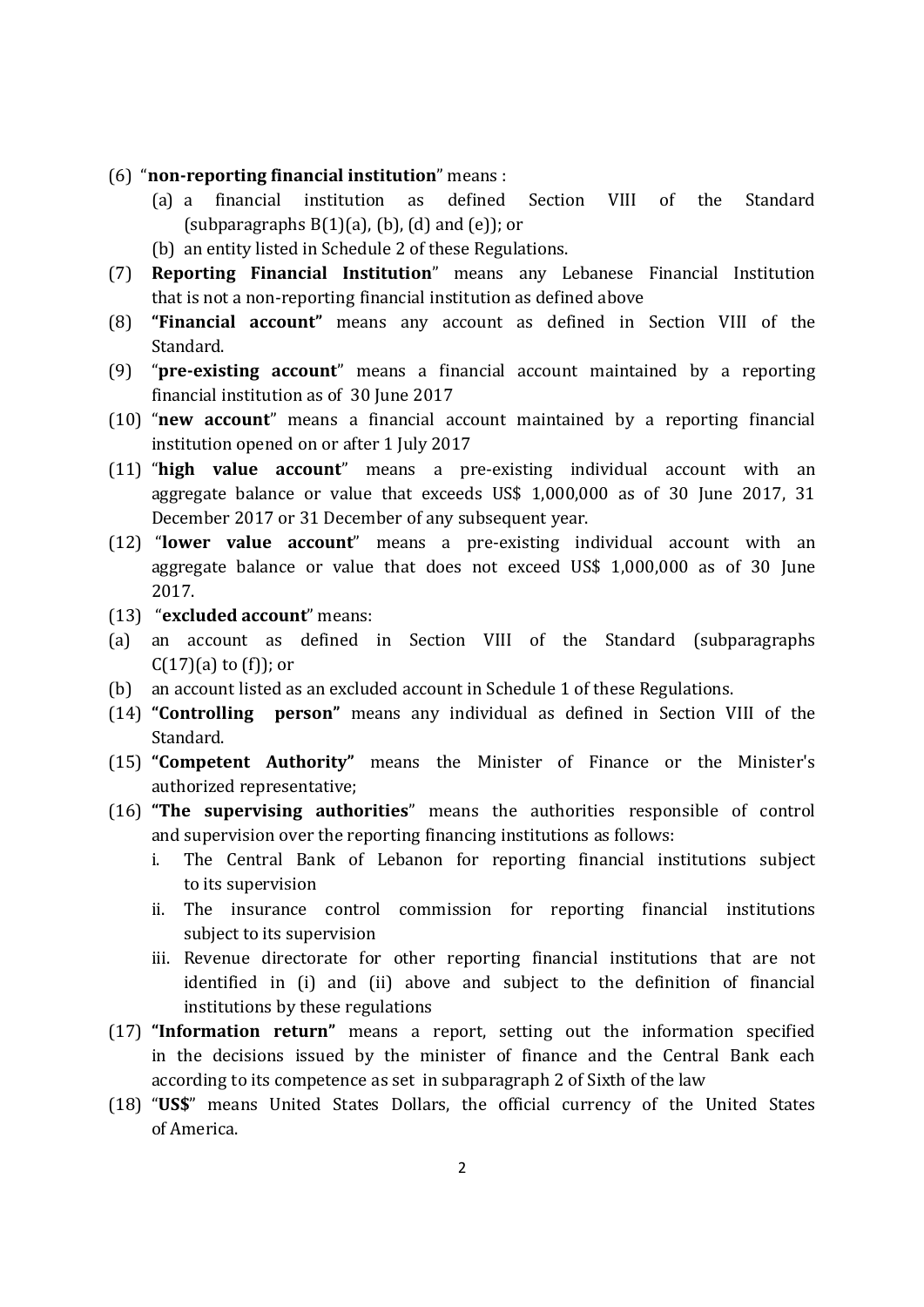(19) A **"change in circumstances"** includes any change that results in the addition of information relevant to a person's status or otherwise conflicts with such person's status. In addition, a change in circumstances includes any change or addition of information to the Account Holder's account (including the addition, substitution, or other change of an Account Holder) or any change or addition of information to any account associated with such account (applying the account aggregation rules described in subparagraphs C(1) through (3) of Section VII of the Standard) if such change or addition of information affects the status of the Account Holder."

**Second:** Any other term or expression which is defined in the Standard but not in Article 2 of the Law or in these Regulations has the meaning assigned to it in the Standard.

#### **Article 3 – Determination of some Definitions:**

- (1) For the purposes of applying Section I of the Standard and Articles 5 to 8 of these Regulations, "**Reportable Jurisdiction**" means any jurisdiction which is listed in Schedule 4 of these Regulations".
- (2) For the purposes of applying the due diligence procedures described in Sections II to VII of the Standard and Article 4 of these Regulations, "**Reportable Jurisdiction**" means any jurisdiction other than Lebanon and the United states of America".
- (3) For the purposes of these Regulations, the date specified in the definition of "**qualified Credit Card Issuer**" in subparagraph B(8) of Section VIII of the Standard is 1 July 2017.
- (4) For the purposes of these Regulations, the dates specified in the definition of "**exempt collective investment vehicle**" in section VIII of the Standard are :
	- i. subparagraph  $(B)(9)$  (a) :the collective investment vehicle has not issued, and does not issue, any physical shares in bearer form after 30 June 2016;
	- ii. subparagraph  $(B)(9)$  d) :the collective investment vehicle has in place policies and procedures to ensure that such shares are redeemed and immobilised prior to first of January 2018.

### **Article 4 - Due diligence obligations**

- (1) every reporting financial institution **shall**:
	- (a) establish, maintain and document due diligence procedures described in Sections II to VII of the Standard and the procedures described in this article and article 5 of these regulations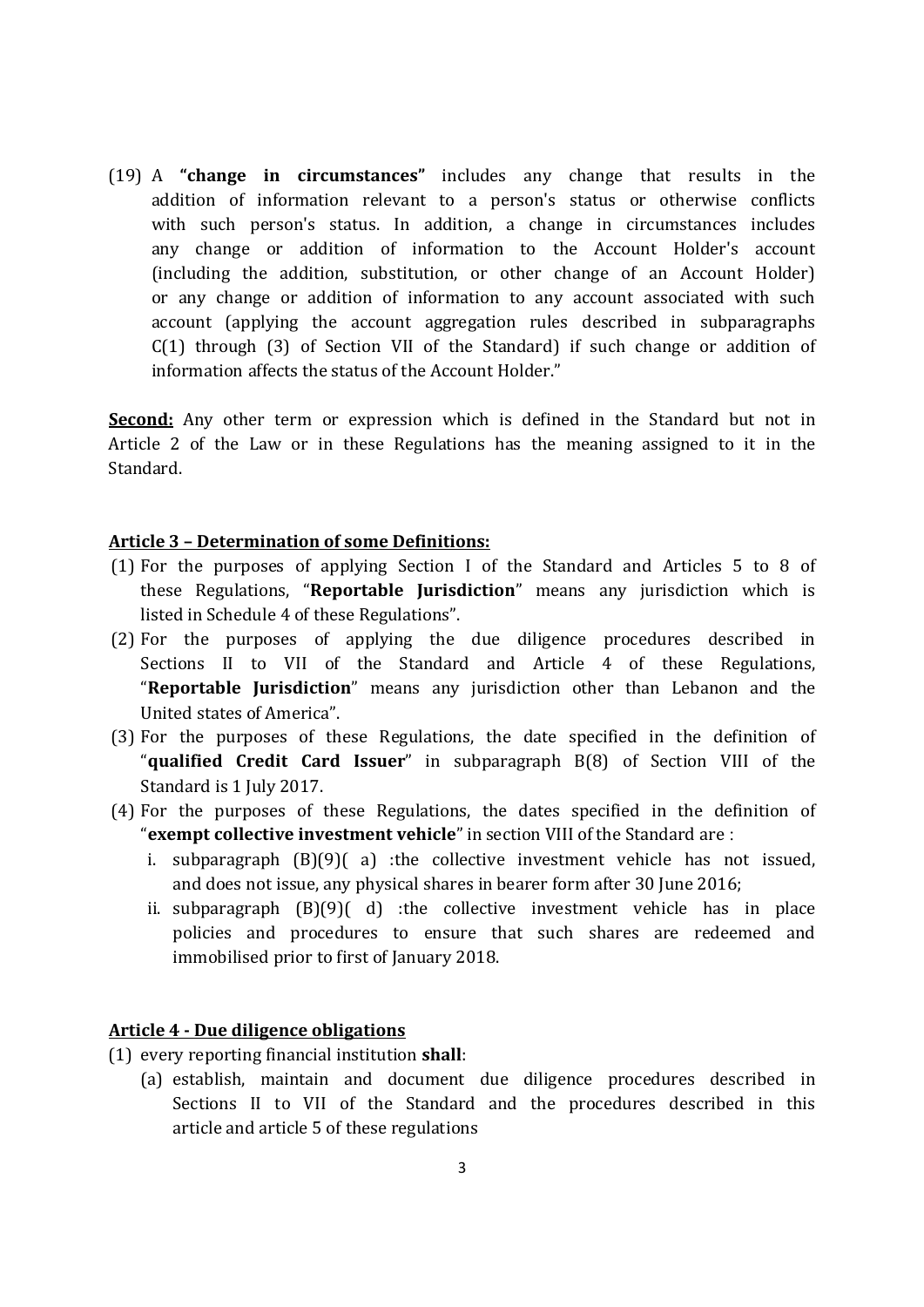- (b) identify reportable accounts maintained by the institution by applying the due diligence procedures described in Sections II to VII of the Standard, taking into account subparagraph 2 of this article
- (c) treat an account as a reportable account beginning as of the date it is identified as such pursuant to the due diligence procedures described in Sections II to VII of the Standard. Information with respect to a reportable account must be reported annually in the calendar year following the year to which the information relates
- (d) For the purpose of these regulations, treat an account with a balance or value that is negative as deemed to have a balance or value equal to nil.
- (e) If the balance or value of a financial account denominated in a currency other than US\$, and for the purpose of determining the threshold amounts, translate the balance or value to US\$ by applying the spot rate of exchange set by the Central bank on: 30 June 2017, 31 December 2017 or 31 December of any subsequent year.
- (f) For the purpose of these regulations, treat a financial account held by an individual as a partner of a partnership and acting in that capacity as deemed to be an entity account.
- (g) Where a Reporting Financial Institution relies on information collected and maintained pursuant to AML/KYC Procedures for purposes of determining the Controlling Persons of an Account Holder of a New Entity Account (subparagraph A(2)(b) of Section VI of the Standard), such AML/KYC Procedures must be consistent with Recommendations 10 and 25 of the FATF Recommendations (as adopted in February 2012), including always treating the settlor(s) of a trust as a Controlling Person of the trust and the founder(s) of a foundation as a Controlling Person of the foundation.
- (2) every reporting financial institution applying the due diligence procedures described in Sections II to VII of the Standard **may** :
	- (a) apply the residence address procedure to a lower value account, as described in Section III of the Standard ( subparagraph B(1))
	- (b) apply paragraphs A to C of Section V of the Standard to determine whether a pre-existing entity account is subject to the due diligence procedures described in Section V of the Standard.
	- (c) with respect to new entity accounts, and for the purposes of determining whether a controlling person of a passive NFE is a reportable person, only rely on a selfcertification from either the account holder or the controlling person.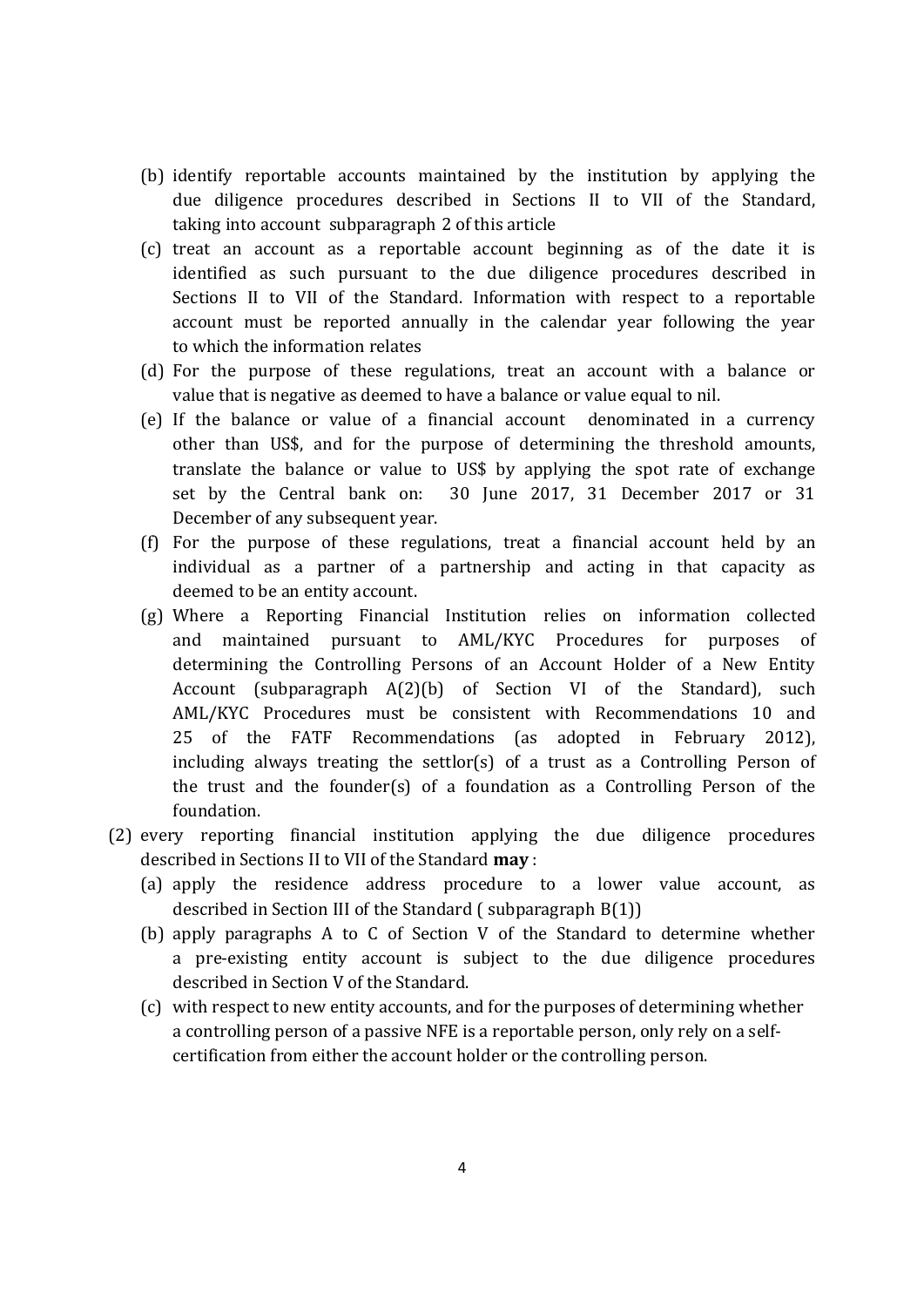- (3) the due diligence procedures shall be applied as if the dates specified in:
	- a) Section III "Due diligence for Pre-existing Individual accounts"
		- i. subparagraph  $C(6)$ : were 30 June 2017
		- ii. paragraph D: were 31 December 2017 for pre-existing high value individual accounts and 31 December 2018 for pre-existing lower value individual accounts ;
	- b) Section V "Due diligence for Pre-existing entity accounts"
		- i. paragraph A: were 30 June 2017;
		- ii. paragraph B: were 30 June 2017 in both the first and second instances;
		- iii. subparagraph E :

 $\checkmark$  subparagraph (1) were 30 June 2017 in the first instance, and 31 December 2018 in the second instance

- $\checkmark$  subparagraph (2) were is 30 June 2017
- (c) in applying subparagraph C(6) of section III, paragraphs A and B of section V, subparagraph E(2) of section V, and subparagraph C(15) of section VIII, of the Common Reporting Standard, and only for these purposes, references to "last day of a subsequent calendar year" and "31 December of any subsequent calendar year" in those provisions shall be read as "31 December 2017 and 31 December of any subsequent year"

## **Article 5 1- Reporting obligation**

<u>.</u>

(1) A reporting financial institution shall file with the competent authority an information return setting out the information required by the decisions issued by the minister of finance and the Central Bank each according to its competence as set in subparagraph 2 of Sixth of the law, in relation to every financial account identified as a reportable account that is maintained by the institution at any time during a calendar year, in respect of the information of the calendar year 2017 and every following calendar year,

Each relevant authority defined in article 1 of these Regulations, is in charge of the sound implementation of the standard by the Financial institutions under its control

(2) If a reporting financial institution applies the due diligence procedures described in Article 4 of these Regulations for a calendar year and no account is identified as a reportable account, the institution shall file an information return which provides that the institution maintains no such reportable accounts in respect of that year

 $<sup>1</sup>$ - The last amendment to this Article was made pursuant to Decree No 3259 of 12 June 2018.</sup>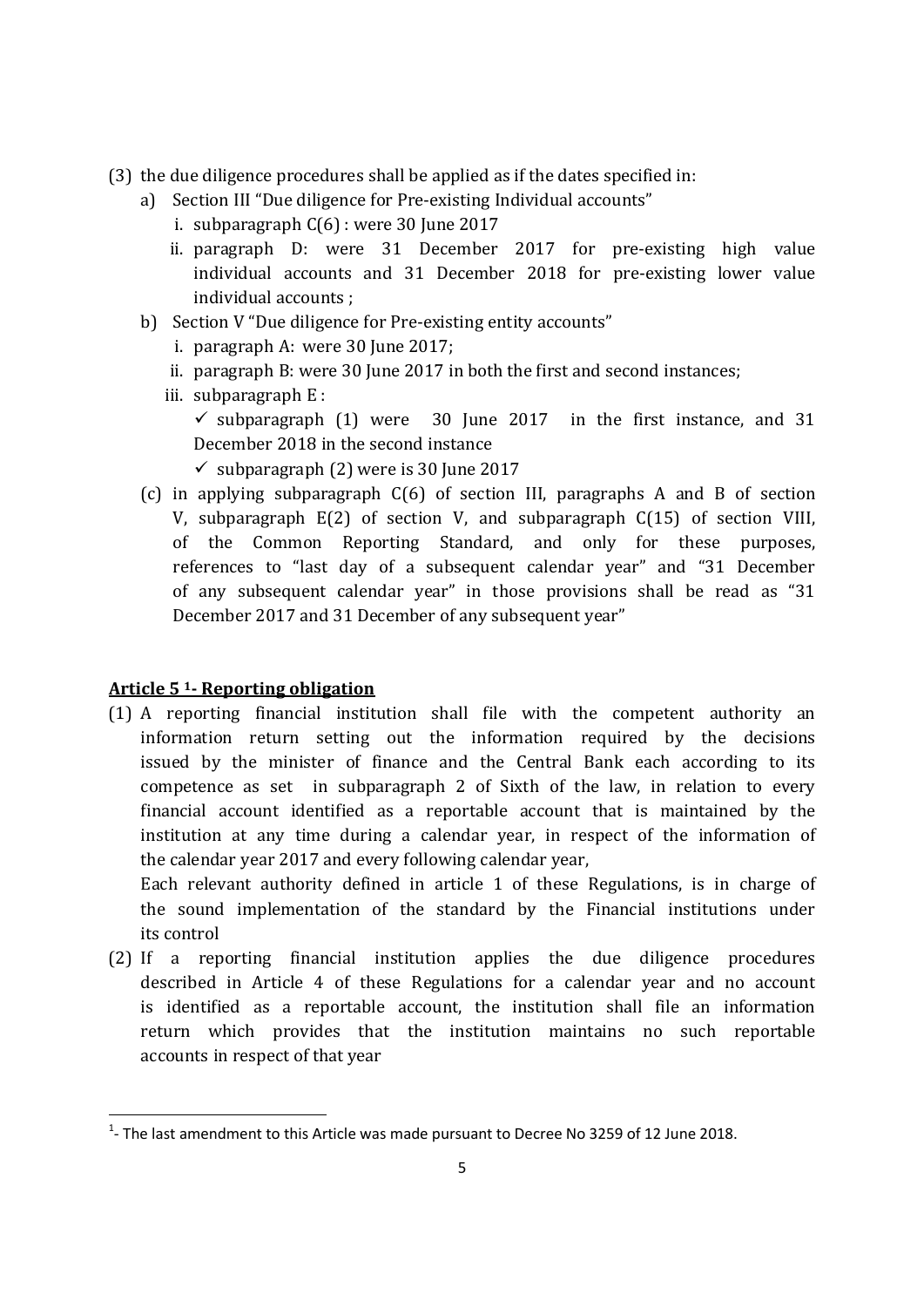- (3) The information return is required to be submitted to the competent Authority in accordance with Article 6 of these regulations on or before 30 June of the year following the calendar year to which the return relates.
- (4) The Competent Authority will exchange the information to the competent authority of the reportable jurisdiction set in schedule 4 on or before 30 September of the year following the calendar year to which the return relates.
- (5) the first exchange of information will be on or before 30 September 2018.

#### **Article 6 - Electronic return system**

The information return defined in these regulations shall be filed electronically using such technology and such form as may be required by decision of the Competent Authority

## **Article 7 - Records**

- (1) Every reporting financial institution shall keep records that the institution obtains or creates for the purpose of complying with these Regulations, including self-certifications and records of documentary evidence.
- (2) Every reporting financial institution required by these Regulations to keep records that does so electronically shall retain them in an electronically readable format for the retention period referred to in subsection (4).
- (3) Every reporting financial institution that obtains or creates records, as required under these Regulations, in a language other than Arabic shall, upon request, provide an Arabic translation to the relevant authority set in Article 2 of these regulations, at its expense.
- (4) Every reporting financial institution shall retain records required under these regulations,for a period of at least six years following:
	- (a) the date in which the financial account was closed, in the case of a selfcertification,
	- (b) the end of the last calendar year in respect of which the record is relevant, in any other case,

and in all cases this period shall not be less than the period set in the tax procedures code no 44 of 11/11/2008.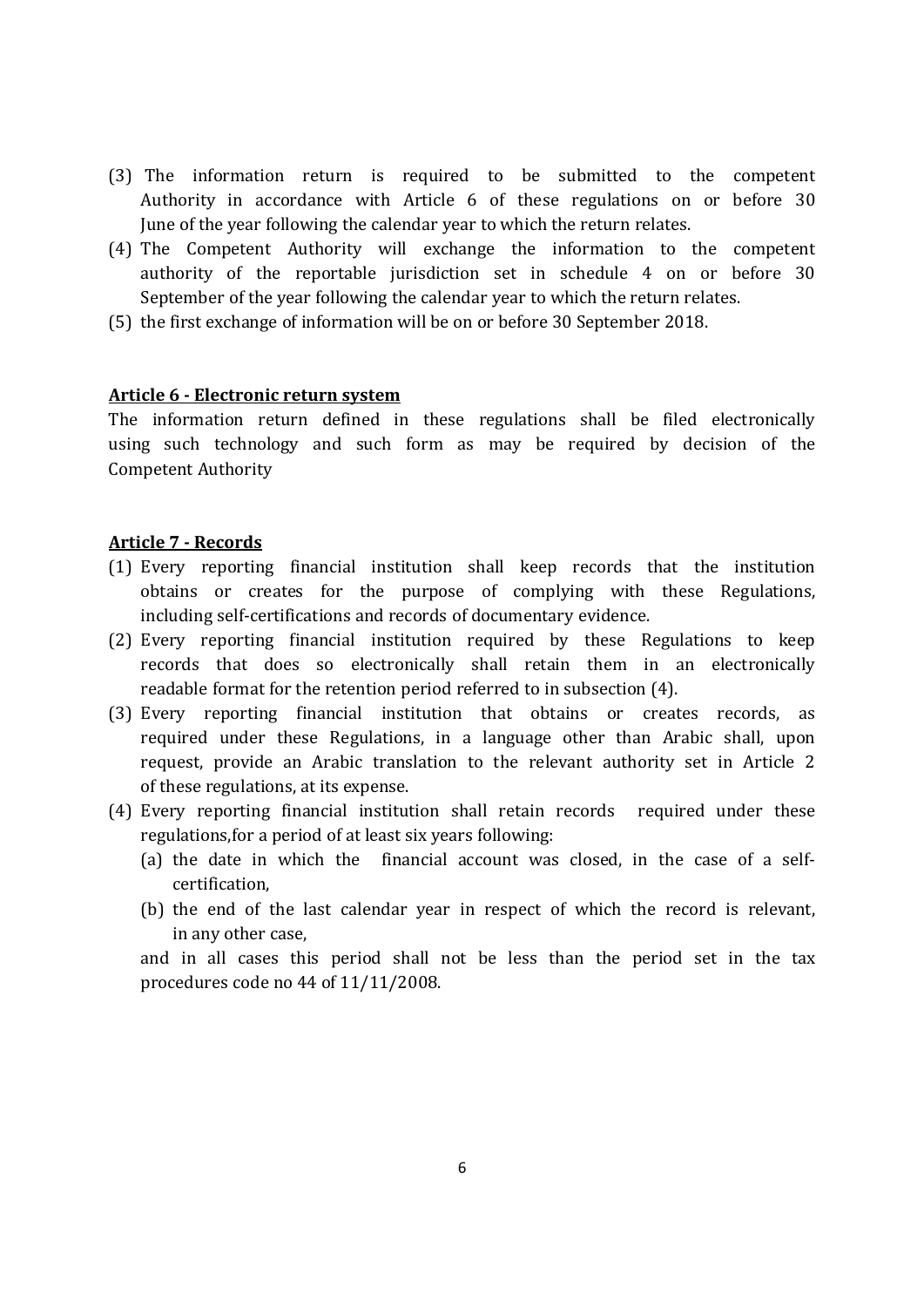#### **Article 8 - Inspection**

- (1) the supervising authority is in charge of inspection and control over the books and records related to financial institutions defined in article 2 of these regulations, each according to its competence.
- (2) The supervising authority may , without prejudice to its rights set by its special laws, and for the purpose of inspecting the enforcement of these Regulations to:
	- A. require a financial institution, by notice in writing, to provide her within such time, not being less than 14 days, information required, including copies of any relevant books, records or other documents,
	- B. require a financial institution to produce books, records or other documentation; to provide information, explanations and particulars that may seem reasonable.
	- C. make extracts from or copies of all or any part of the books, records or other documents or other material made available to it or require that copies of books, records or other documents be made available to it.

#### **Article 9 – Anti-avoidance**

The person remains subject to any obligation set by the law or these regulations, even if the person entered into any arrangements or engaging in a practice aiming to avoid this obligation, and remains subject to the sanctions set in article 10 of these regulations.

#### **Article 10 – Sanctions**

- (1) Every reporting financial institution that contravenes or fails to comply with these Regulations is liable to the penalties provided in the Law
- (2) Every person who makes a false statement or omission in respect of any information required under these Regulations is liable to the penalty set in the laws and regulations specially the Money Laundering law no 44 of 24/11/2015 and the decree setting penalties for not bidding by financial laws no 156 of 16/9/1983, unless in the case of information required in respect of another person, a reasonable effort was made by the person to obtain the information from the other person.
- (3) The Competent Authority imposes the sanctions mentioned above once incompliance was proved to be by the supervising Authority, without prejudice to the right of these authorities to which the financial institution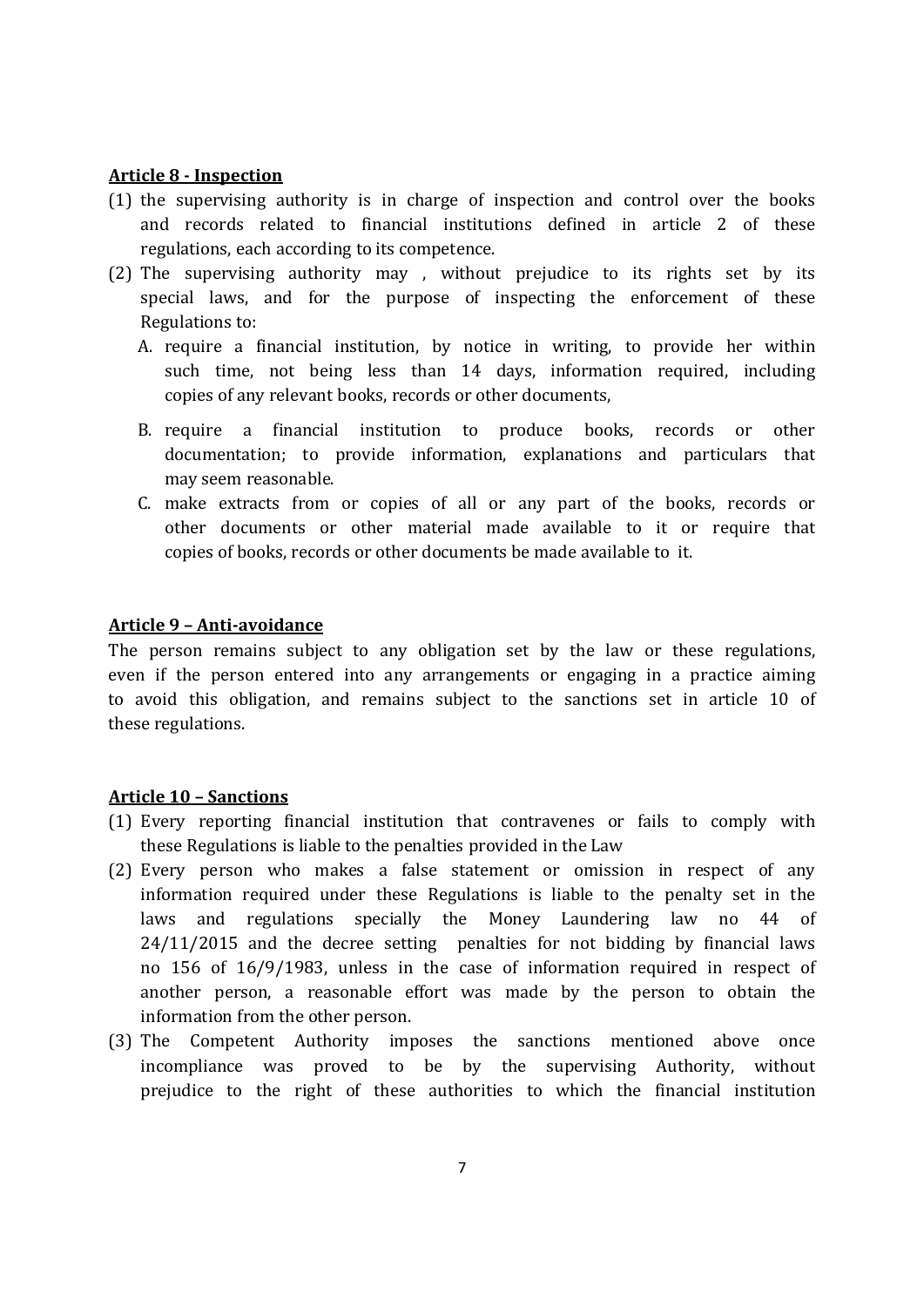refers, to impose administrative sanctions and penalties in accordance with its special laws.

### **Article 11 – Modification of the Schedules**

The Schedules 1 and 2 of these Regulations are amended by a decision of the Minister of Finance or the Central bank as per Sixth of the law.

The Schedules 3 and 4 of these Regulations are amended by a decision of the Minister of Finance

Any modifications to the Schedules have effect on the first day of the month following the publication of the decision.

### **Article 12 – Interpretation**

The provisions of these Regulations must be read and applied consistently with the Standard.

## **Article 13 – Date of effect**

These Regulations have effect from 1 July 2017.

Babda, July 7, 2017

### Signed: Michel Aoun

Promulgated by the President of the Republic

The President of the Council of Ministers

Signed: Saad el-Din Hariri

Minister of Finance

Ali Hassan Khalil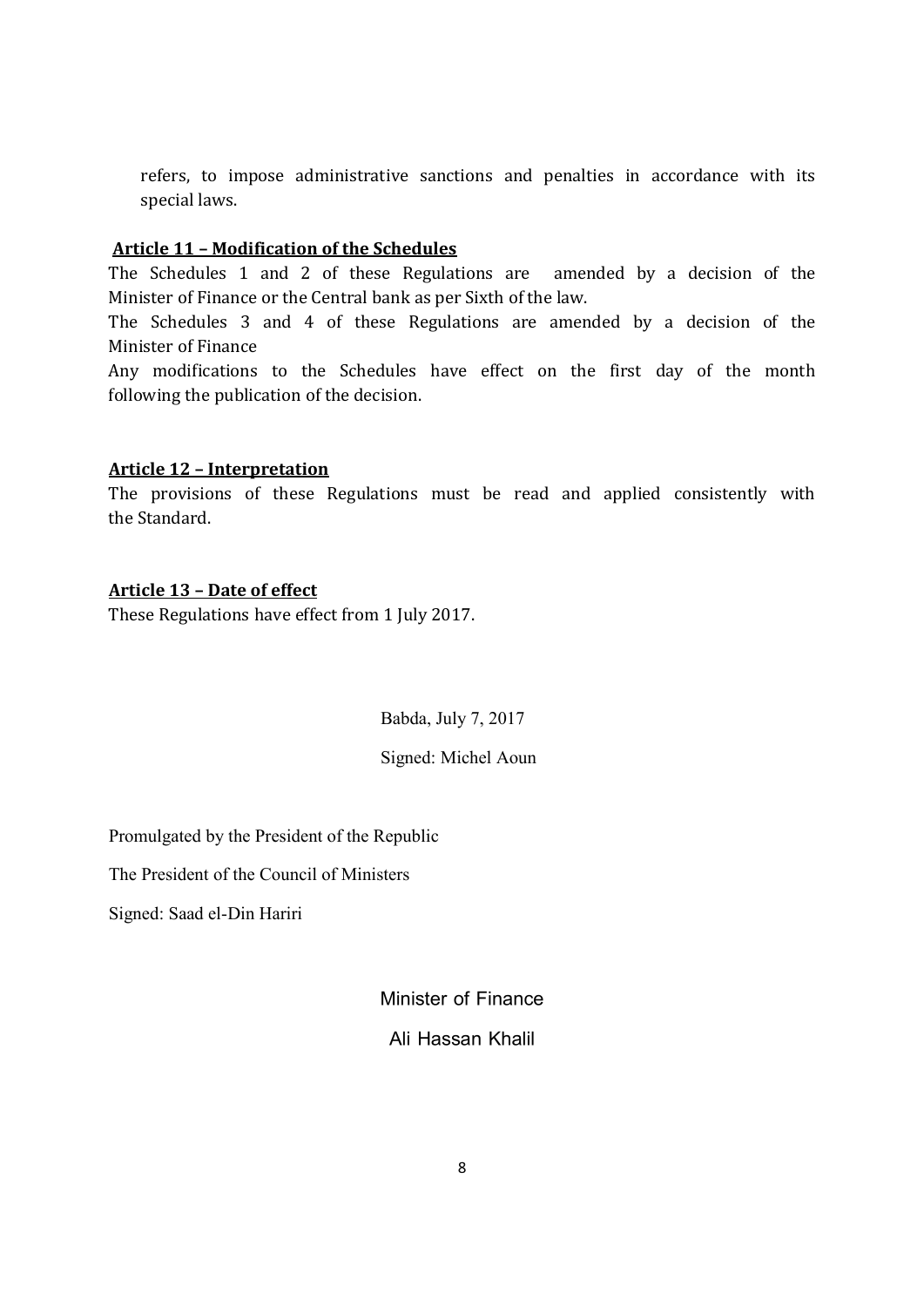## **SCHEDULE 1**

### **EXCLUDED ACCOUNTS**

For the purposes of the Standard there is no excluded account.

## **SCHEDULE 2**

#### **NON-REPORTING FINANCIAL INSTITUTIONS**

For the purposes of the Standard, there is no "non-reporting financial institution".

## **SCHEDULE 3**

## **PARTICIPATING JURISDICTIONS**

For the purposes of the Standard, the following are participating jurisdictions.

| Andorra                       |
|-------------------------------|
| <b>Anguilla</b>               |
| <b>Antigua and Barbuda</b>    |
| <b>Argentina</b>              |
| Aruba                         |
| <b>Australia</b>              |
| <b>Austria</b>                |
| <b>Bahamas</b>                |
| <b>Bahrain</b>                |
| <b>Barbados</b>               |
| <b>Belgium</b>                |
| <b>Belize</b>                 |
| <b>Bermuda</b>                |
| <b>Brazil</b>                 |
| <b>British Virgin Islands</b> |
| <b>Brunei Darussalam</b>      |
| <b>Bulgaria</b>               |
| Canada                        |
| <b>Cayman Islands</b>         |
| <b>Chile</b>                  |
| China                         |
| Colombia                      |
| <b>Cook Islands</b>           |
| <b>Costa Rica</b>             |
| Croatia                       |
| Curaçao                       |
|                               |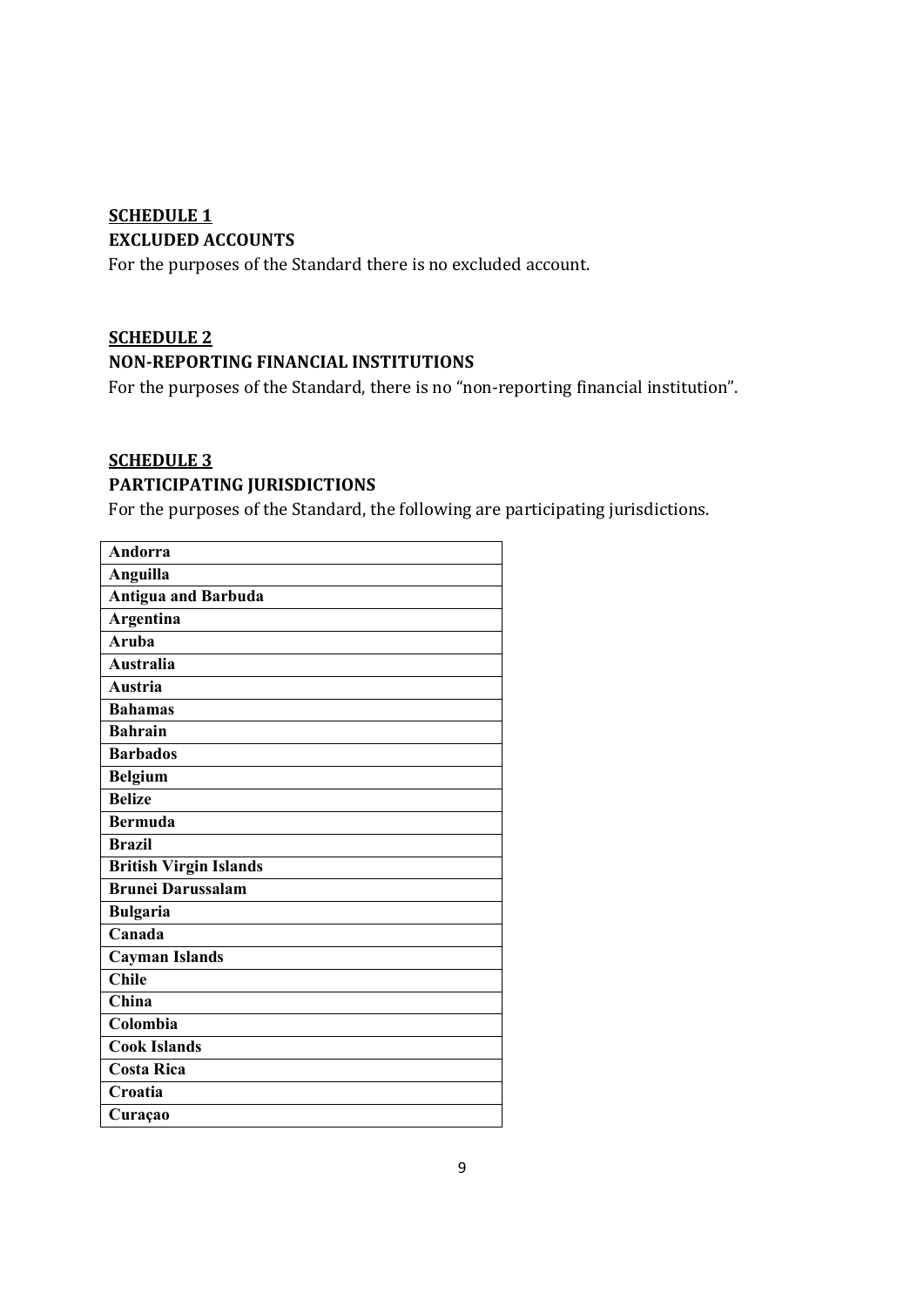| <b>Cyprus</b>            |
|--------------------------|
| <b>Czech Republic</b>    |
| <b>Denmark</b>           |
| <b>Dominica</b>          |
| <b>Estonia</b>           |
| <b>Faroe Islands</b>     |
| <b>Finland</b>           |
| <b>France</b>            |
| Germany                  |
| Ghana                    |
| <b>Gibraltar</b>         |
| Greece                   |
| <b>Greenland</b>         |
| Grenada                  |
| <b>Guernsey</b>          |
| <b>Hong Kong (China)</b> |
| <b>Hungary</b>           |
| <b>Iceland</b>           |
| <b>India</b>             |
| <b>Indonesia</b>         |
| <b>Ireland</b>           |
| <b>Isle of Man</b>       |
| <b>Israel</b>            |
| <b>Italy</b>             |
| Japan                    |
| <b>Jersey</b>            |
| Korea                    |
| Kuwait                   |
| Latvia                   |
| Liechtenstein            |
| Lithuania                |
| Luxembourg               |
| Macau (China)            |
| Malaysia                 |
| <b>Malta</b>             |
| <b>Marshall Islands</b>  |
| <b>Mauritius</b>         |
| <b>Mexico</b>            |
| <b>Monaco</b>            |
| <b>Montserrat</b>        |
| <b>Nauru</b>             |
| <b>Netherlands</b>       |
| <b>New Zealand</b>       |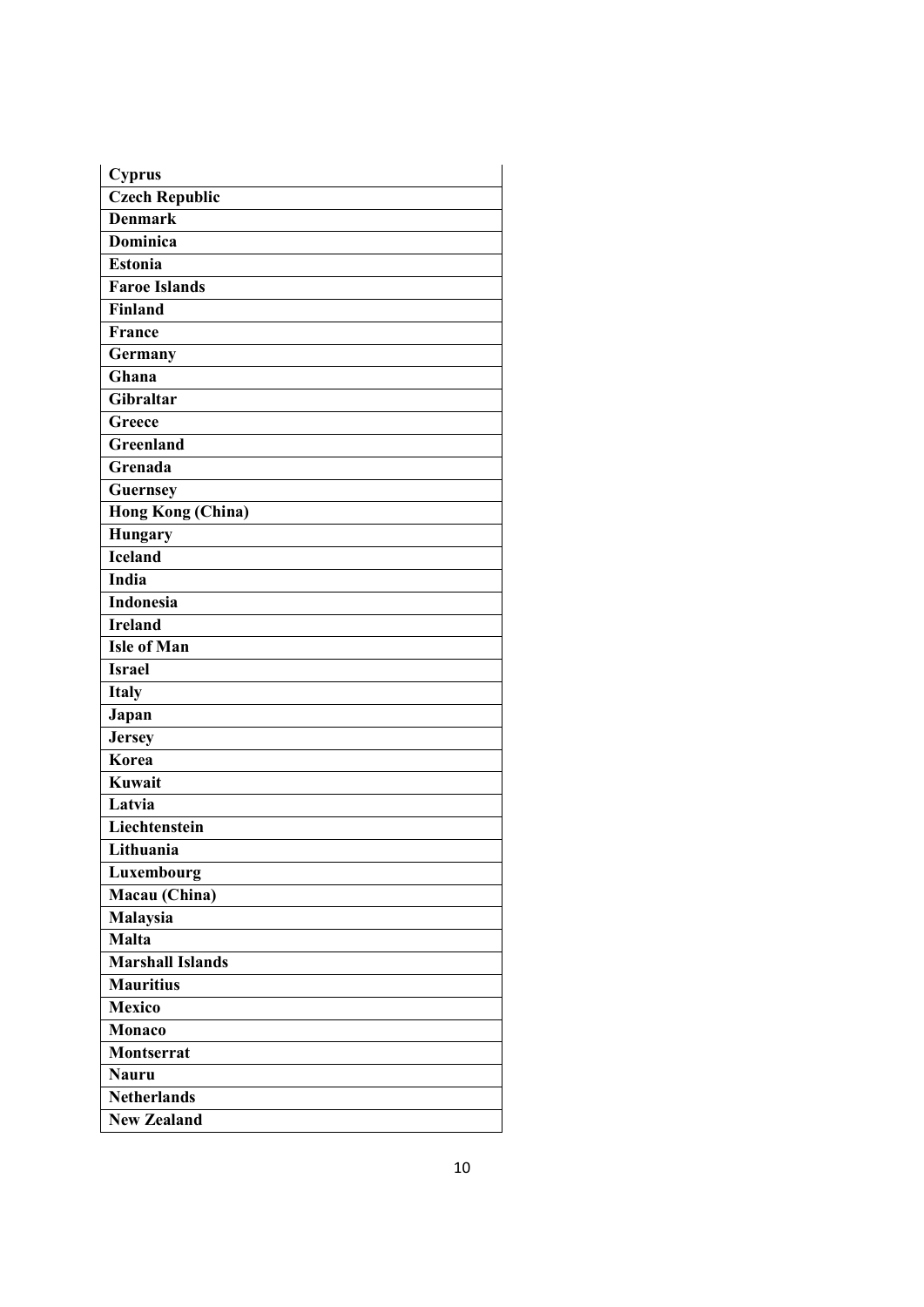| <b>Niue</b>                             |
|-----------------------------------------|
| <b>Norway</b>                           |
| Panama                                  |
| Poland                                  |
| Portugal                                |
| <b>Qatar</b>                            |
| Romania                                 |
| <b>Russia</b>                           |
| <b>Saint Kitts and Nevis</b>            |
| <b>Saint Lucia</b>                      |
| <b>Saint Vincent and the Grenadines</b> |
| Samoa                                   |
| <b>San Marino</b>                       |
| Saudi Arabia                            |
| <b>Seychelles</b>                       |
| Singapore                               |
| <b>Sint Maarten</b>                     |
| Slovak Republic                         |
| Slovenia                                |
| <b>South Africa</b>                     |
| Spain                                   |
| <b>Sweden</b>                           |
| <b>Switzerland</b>                      |
| <b>Trinidad and Tobago</b>              |
| <b>Turkey</b>                           |
| <b>Turks and Caicos Islands</b>         |
| <b>United Arab Emirates</b>             |
| <b>United Kingdom</b>                   |
| Uruguay                                 |
| Vanuatu                                 |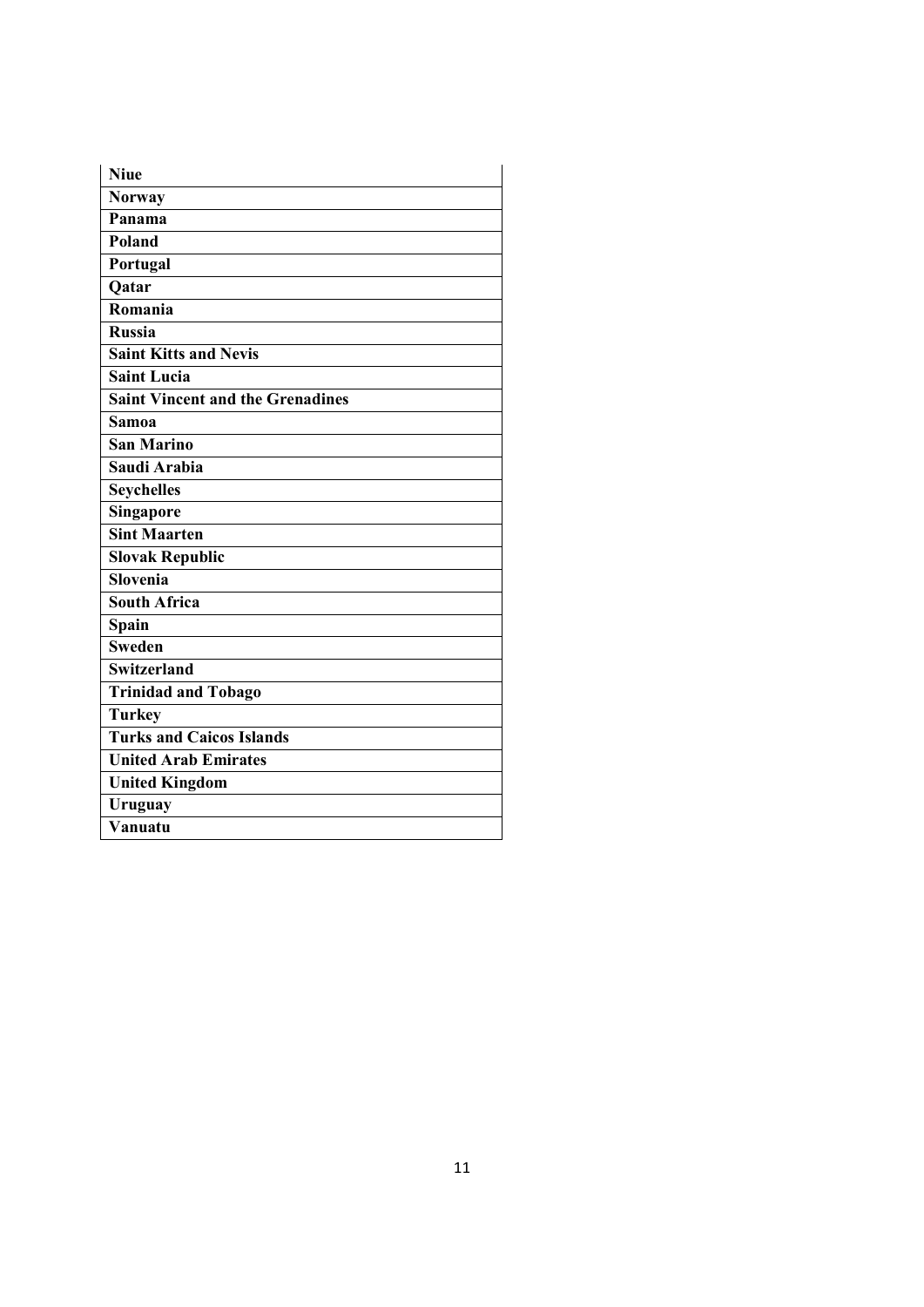# **SCHEDULE 4 REPORTABLE JURISDICTIONS**

For the purposes of the Standard, the following are reportable jurisdictions.

| Argentina                 |
|---------------------------|
| <b>Australia</b>          |
| <b>Bahamas</b>            |
| <b>Belgium</b>            |
| <b>Brazil</b>             |
| <b>Bulgaria</b>           |
| Canada                    |
| <b>Cayman Islands</b>     |
| $\overline{\text{Chile}}$ |
| China                     |
| Colombia                  |
| <b>Costa Rica</b>         |
| Curaçao                   |
| <b>Czech Republic</b>     |
| Estonia                   |
| <b>Faroe Islands</b>      |
| Finland                   |
| <b>France</b>             |
| Gibraltar                 |
| Greece                    |
| Greenland                 |
| Grenada                   |
| Guernsey                  |
| Hong Kong (China)         |
| <b>Iceland</b>            |
| India                     |
| <b>Indonesia</b>          |
| <b>Ireland</b>            |
| <b>Isle of Man</b>        |
| <b>Italy</b>              |
| Japan                     |
| <b>Jersey</b>             |
| Korea                     |
| Kuwait                    |
| Latvia                    |
| Malaysia                  |
| <b>Marshall Islands</b>   |
| <b>Mauritius</b>          |
| <b>Mexico</b>             |
| Montserrat                |